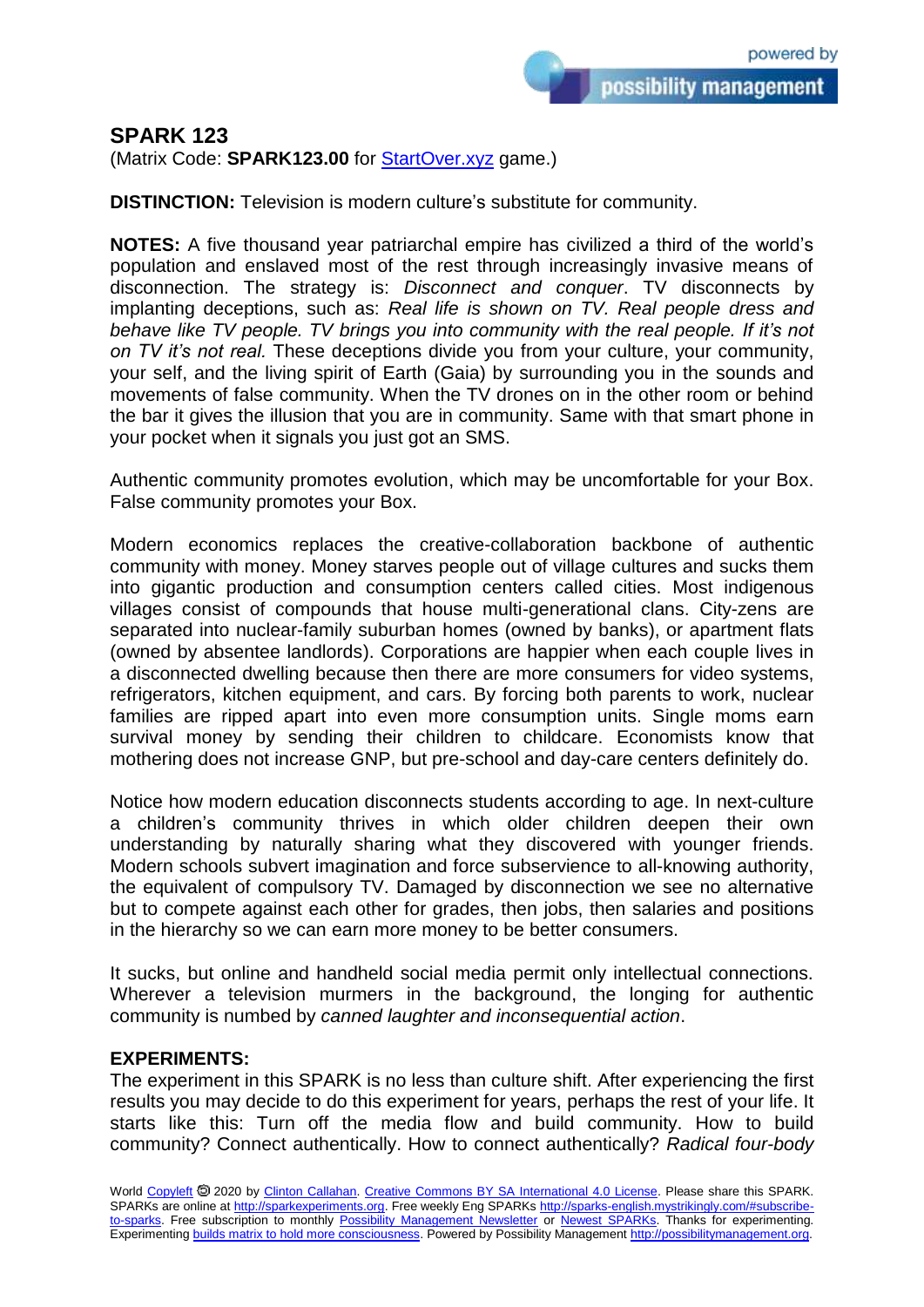*sharing*: intellectual, physical, emotional and energetic. How to turn off the media flow? That part is easy. Click.

Modern culture teaches *disconnection* through *radical selfishness*. Next culture teaches *connection* through *radical sharing*. There are so many experiments to try during every aspect of daily life that the lists below are only categories. Read them through and when something touches you, figure out edgework experiments for you and your community to try. Edgework says that matrix is not only built by making a *total shift forever*, but also by going to the edge of your Box's comfort zone and staying at that edge for a while, then gradually *extending the length of the while*.

**SPARK123.01** PHYSICAL RADICAL SHARING EXPERIMENTS: Modern culture promotes each person having their own room, TV, sink, bank account, car, wardrobe, and so on. Figure out edgework experiments in radically sharing physical resources such as money, food, clothing, places to stay, time, energy, collaboration, and so on, so that you deepen physical connectedness. Remember, edgework may at first be uncomfortable for your Box. Also remember that for many Boxes, friendship is uncomfortable. Trust, intimacy, openness, honesty, health, nearness, touch, love, mutual reliance, caring, being cared for, joy, appreciating, being appreciated, these may *also* be uncomfortable for your Box. The risk and joy of radical physical sharing is that your secret life is no longer secret. This ends the neurosis of pretending to be something other than what you are. The result is authentic connection.

**SPARK123.02** INTELLECTUAL RADICAL SHARING EXPERIMENTS: The risk of freely speaking your thoughts, confusions, perceptions and questions is that it reveals your unconscious purposes and inner blocks, but also your powerful wisdom and your humor. Sharing more of your ideas and perspectives and deeply listening to others enhances both linear and nonlinear group intelligence. Wiser decisions can be made. Radical intellectual sharing clarifies distinctions, empowers creativity, develops new thoughtware, and deepens the context out of which your community emerges. Modern copyright lawyers have spread an epidemic of insane greed that blinds us from seeing that you can give away your thoughtware to a billion people and still have all of it. The risk of intellectual sharing is getting feedback and being made aware of your childish fanatical beliefs and any mechanized thought-patterns still serving old decisions or imaginary authorities. The joy is you get a new world to live in with inspired like-minded friends.

**SPARK123.03** EMOTIONAL RADICAL SHARING EXPERIMENTS: Radical sharing of feelings and emotions liberates each person's contribution to heal things and handle things, and weaves resilient multi-leveled connections between people. Unhampered expressions of fear, anger, sadness, and joy provide impulses that detect and solve problems at a far higher effectiveness than the mind alone. Through experiencing and expressing your own feelings you develop a compassion for others that nurtures a culture that is rich in affection. Then, rather than blocking connections, people's breakdowns and conflicts become doorways to intimacy and growth. Through radical emotional sharing, modern culture's competitive thinking and scarcity-based win-lose strategies fall away.

World [Copyleft](https://en.wikipedia.org/wiki/Copyleft) <sup>5</sup> 2020 by [Clinton Callahan.](http://clintoncallahan.mystrikingly.com/) [Creative Commons BY SA International 4.0 License.](https://creativecommons.org/licenses/by-sa/4.0/) Please share this SPARK. SPARKs are online at [http://sparkexperiments.org.](http://sparks-english.mystrikingly.com/) Free weekly Eng SPARKs [http://sparks-english.mystrikingly.com/#subscribe](http://sparks-english.mystrikingly.com/#subscribe-to-sparks)[to-sparks.](http://sparks-english.mystrikingly.com/#subscribe-to-sparks) Free subscription to monthly [Possibility Management Newsletter](https://possibilitymanagement.org/news/) or [Newest SPARKs.](https://www.clintoncallahan.org/newsletter-1) Thanks for experimenting. Experimentin[g builds matrix to hold more consciousness.](http://spaceport.mystrikingly.com/) Powered by Possibility Managemen[t http://possibilitymanagement.org.](http://possibilitymanagement.org/)